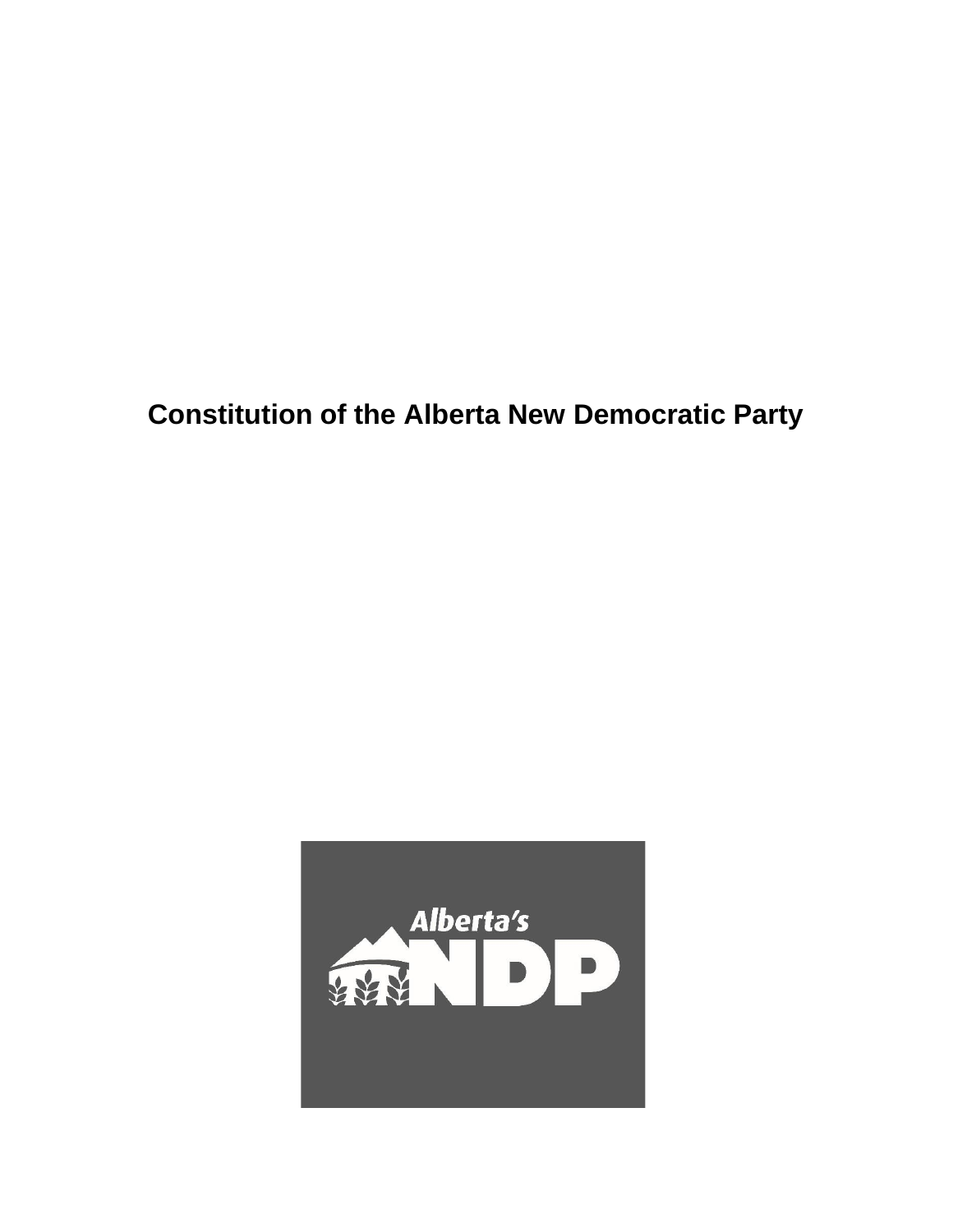## **Article I - Name and Purpose**

1.01 The name of the organization is the Alberta New Democratic Party, hereinafter referred to as "the Party".

1.02 The Party shall constitute a section of the New Democratic Party of Canada.

1.03 The purpose of the Party is to promote the principles of democratic socialism in Alberta and to establish and maintain a democratic socialist government in Alberta through the electoral process.

1.04 The Party shall be controlled and directed by its members.

1.05 In any matter not dealt with by this Constitution, the Constitution of the New Democratic Party of Canada shall prevail.

#### **Article II - Membership**

2.01 Every resident of Alberta who is 14 years of age or older and agrees to abide by the Constitution and principles of the Party, and who is not a member or supporter of another political party, shall be eligible to apply for membership in the Party.

2.02 Application for membership with the required membership fee must be sent to the Provincial Secretary, who shall accept or reject the application.

2.03 Should an application be rejected by the Provincial Secretary, the applicant shall be entitled to appeal the decision to the President. Such an appeal shall be filed in writing no later than fourteen days following notification of the Provincial Secretary's rejection. The decision of the President shall be final.

2.04 No application for membership from an individual denied membership as set out in Articles 2.02 and 2.03 shall be entertained for a period of one year.

2.05 The membership year shall commence on January 1 and end on December 31.

2.06 (a) Each membership approved on or after Sept. 1 in any year shall be deemed to be a valid membership in the final four months of the year in which it is bought and for the whole of the following membership year.

> (i) Any donation to the Alberta NDP over \$10.00 in the year(s) following the purchase of an approved Alberta NDP membership shall be deemed to be a valid membership renewal for that calendar year.

(b) A member in good standing shall be defined as a person with a valid membership. Being expelled or placed under suspension by order of Council negates good standing.

2.07 Only members in good standing shall have the following rights:

(a) to be elected to the Party Executive;

(b) to be elected as a member of the executive of a Constituency Association;

(c) to be elected as a delegate to any New Democratic Convention or Council meeting;

(d) to vote at a nomination meeting in their constituency of residence, providing their membership has been valid for 14 days prior to the meeting;

(e) to be a member of the Constituency Association in the constituency of residence, subject to section 10.04;

(f) to speak freely and openly and to vote at the general meeting of the appropriate Constituency Association and other New Democratic clubs and organizations of which they are a member.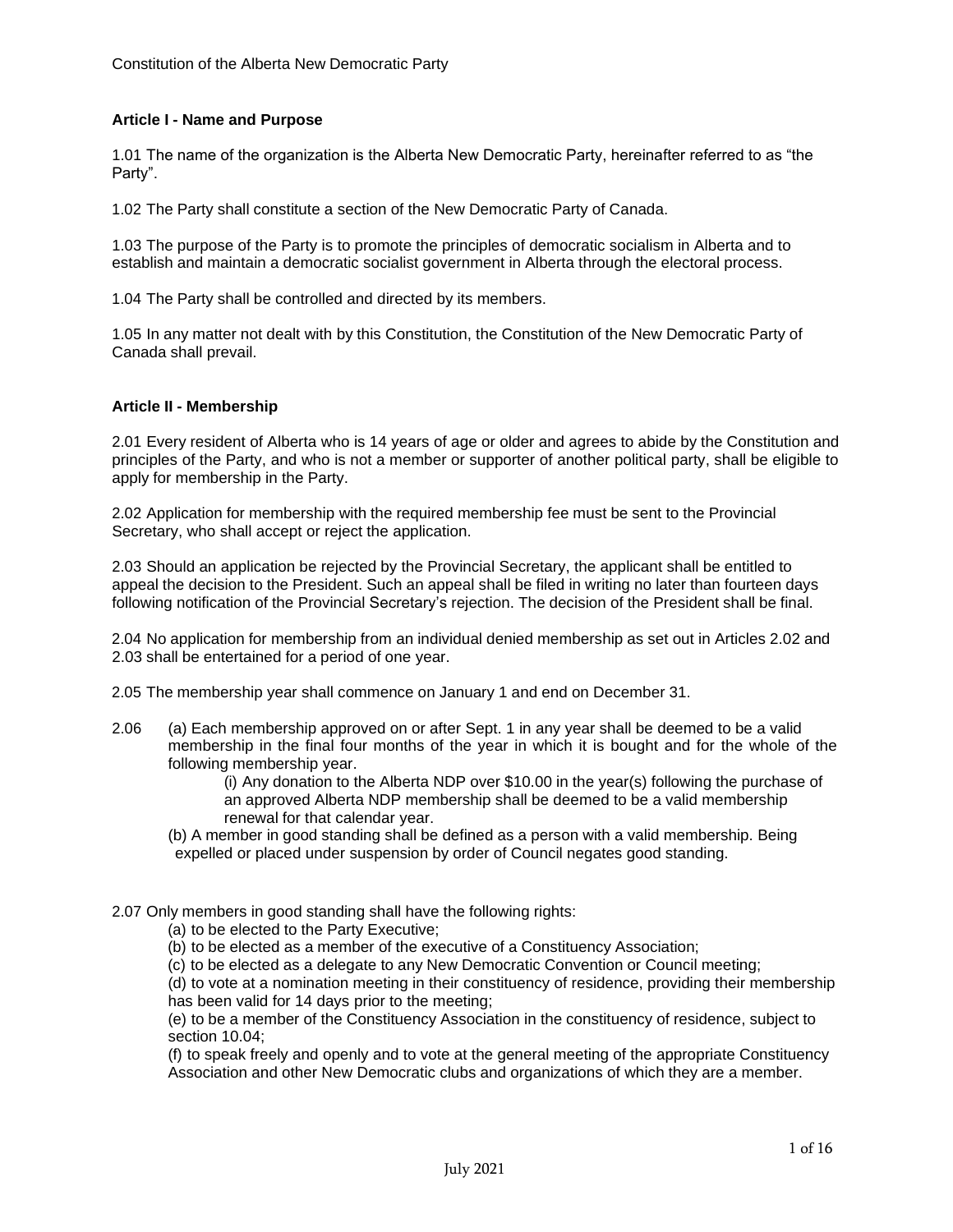2.08 The membership fees shall be established by resolution of either Provincial Council or Provincial Convention.

2.09 Fees, dues and donations are payable to the Alberta New Democratic Party.

2.10 Honorary life membership may be granted by the Provincial Convention upon recommendation by the Provincial Executive. The number of honorary life memberships granted in any year shall not exceed ten. An honorary life member shall be an individual member of the Party without payment of fee.

## 2.11 Affiliation

(a) Affiliated membership shall be open to any groups and/or organizations which, by official act, undertake to accept and abide by the constitution and principles of the Party, and are not members and/or supporters of any other political party.

(b) Application for affiliation membership may be accepted from:

(i) a provincial or regional organization in Alberta;

(ii) the provincial or regional section of an international or national organization with members in Alberta;

(iii) a local group or organization, with members in Alberta;

(c) Applications for Affiliation shall be sent to the Provincial Secretary who shall accept or reject same in similar fashion as described in Article 2.02.

## **Article III - Provincial Convention**

3.01 The Provincial Convention is the ultimate governing body of the Party.

3.02 The party shall meet in Provincial Convention at least once every other calendar year and at a time and place determined by the Provincial Council. Provincial Council shall have the authority to postpone the Convention if the original date set for Convention falls within an election period. Should the new date for convention fall within the following year, it shall be deemed to be the Convention for that following year, unless Provincial Council decides otherwise.

3.03 At least one hundred and twenty (120) days' notice of the date and place of a Provincial Convention shall be given to each provincial constituency association and group or organization eligible for representation.

3.04 Resolutions for submission to a Provincial Convention must be received by the Provincial Secretary not later than ninety (90) calendar days prior to the convention date. All resolutions shall be submitted to the Policy Development Committee for review, and this committee shall be authorized to place before the Convention a proposed compilation of two or more similar resolutions.

- 3.05 (a) The Provincial Council may, by a two-thirds majority vote, call a Special Provincial Convention; and (b) shall do so within sixty (60) days if requested by two thirds of the constituency associations, representing at least 50 per cent of the provincial membership.
- 3.06 (a) Thirty (30) days written notice of such a Special Convention shall be given by the Provincial Secretary to those eligible for representation. (b) Resolutions for a Special Provincial Convention shall be submitted to the Provincial Secretary not later than ten (10) days before the date of the Special Provincial Convention.

#### 3.07 Resolutions may be submitted by:

(a) a provincial Constituency Association;

(b) any organization affiliated with the New Democratic Party of Canada and eligible for representation at a Provincial Convention;

(c) the Provincial Council and its policy committees, including the Policy Development Committee; (d) the Provincial Executive;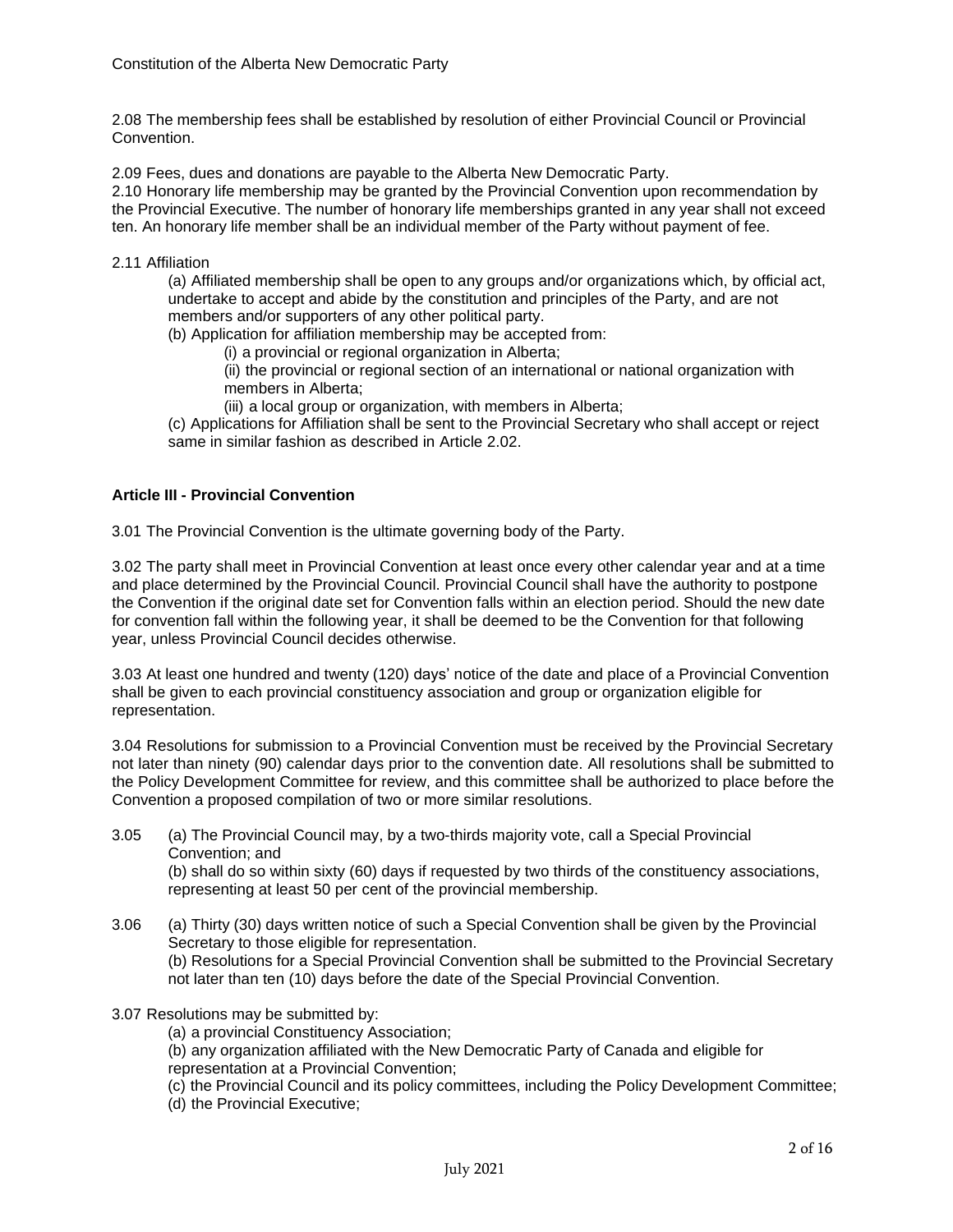- (e) a Caucus of the Party
- (f) special Committees of Convention;
- (g) a Federal Electoral District Association.

3.08 Resolutions and reports as per Article 5.01 shall be made available to all bodies entitled to representation not less than 30 days prior to the Convention date.

3.09 The Policy Development Committee shall have full authority to order the resolutions received, as set out in Article 3.04. The order of resolutions shall be placed before the Convention, and voted on at that point. If the order is passed, it shall not be amended for the duration of the Convention.

3.10 Where there is a conflict between two or more policies adopted by the Alberta New Democrats in Convention, that policy last adopted shall prevail and all policies inconsistent with it shall, to the extent of the inconsistency, be deemed to have been repealed at the time of the adoption of the prevailing policy.

3.11 An emergency resolution shall be defined as a resolution of an urgent and pressing nature on an issue which emerges after the Convention resolution deadline. An emergency resolution may be submitted to the Policy Development Committee no later than 24 hours before the time set on the agenda for emergency resolutions. The Policy Development Committee shall rule on whether the resolution is an emergency resolution and only those resolutions deemed emergency resolutions may be placed before the Convention.

3.12 A Provincial Convention of the Party shall be governed by the Rules of Order appended here as Appendix A, and in all matters not here ordered, by Robert's Rules of Order.

## **Article IV - Representation at Provincial Conventions**

4.01 Every delegate to a Provincial Convention shall be an individual member in good standing of the Party.

4.02 The delegates shall be:

- (a) all members of the Provincial Executive and Council;
- (b) all members of the Council of the New Democratic Party (of Canada) residing in Alberta;
- (c) all members of the Party Caucus in the Alberta Legislative Assembly;

(d) all members of the Party Caucus in the Federal Parliament representing Alberta electoral districts;

(e) from each provincial Constituency Association, six from the first fifty members, and six from each subsequent fifty members or major portion thereof, with a minimum of six;

(f) members of the party from each of the following affiliated organizations:

(i) four (4) Delegates from the Alberta Federation of Labour;

(ii) four (4) Delegates from each provincial or regional organization with members in Alberta;

(iii) four (4) Delegates from each provincial or regional section of an international or national organization with members in Alberta;

(iv) four (4) Delegates from each local group or organization with members in Alberta; (g) fifteen (15) Delegates from each Caucus of the party;

(h) from each Federal Electoral District Association, six (6) members;

(i) all honorary life members.

4.03 Provincial Constituency Associations, federal Electoral District Associations, affiliated organizations, central bodies composed of affiliated organizations, and the New Democratic Youth of Alberta shall be encouraged to pay due regard to gender diversity in the selection of delegates to Provincial Convention.

4.04 Each Delegate to a Provincial Convention shall only have one vote.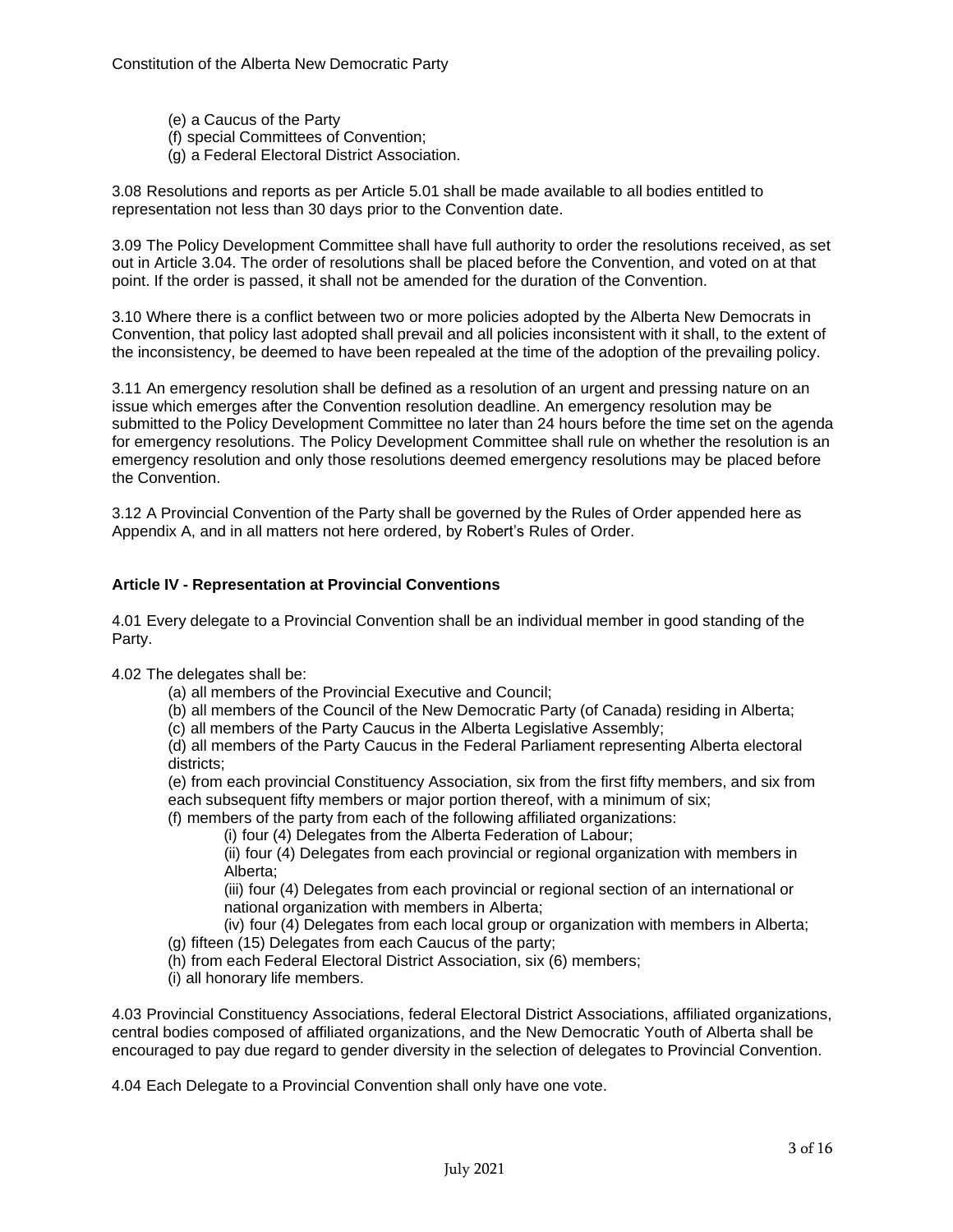4.05 At any Convention, one-third of the registered delegates shall constitute a quorum.

4.06 Each body eligible for representation at Provincial Convention shall also be entitled to send a number of alternate delegates to Convention equal to the number of full delegates registered as representing that body. Alternate delegates shall have voice but no vote. If a full delegate is unable to continue representing their body for whatever reason, that body may appoint one of its alternate delegates to take their place as a full voting delegate. Alternate delegates shall be members in good standing.

4.07 Anyone may register as an observer at Provincial Convention. Observers shall have neither voice nor vote.

4.08 Fees for delegates, alternates and observers are to be set by Provincial Council.

## **Article V - Business at Regular Provincial Conventions**

5.01 The business of the regular Provincial Convention shall include:

(a) to receive and pass upon the Reports of

- (i) the Provincial President;
- (ii) the Provincial Leader;
- (iii) the Provincial Treasurer, including the audited financial report;
- (iv) the Provincial Secretary;
- (v) the Caucuses of the Party;

(vi) the Alberta representatives on the Federal Council of the New Democratic Party (of Canada);

(vii) the Party caucus in the Alberta Legislative Assembly;

- (b) to consider and pass upon:
	- (i) proposed amendments and additions to the Constitution;
	- (ii) proposed amendments and additions to the policies of the Party;
	- (iii) other resolutions pertaining to the Party;
- (c) to elect the executive of the Party.

## **Article VI - Provincial Executive**

6.01 The Provincial Executive Officers are:

(a) The Leader, who shall have voice and vote at all executive meetings and shall be elected by all members of the Party in good standing, according to the following rules:

(i) The ballots cast by Party members shall be weighted to a total of at least 75% of the votes counted in a leadership election, with the balance of up to 25% of the votes being allocated among the affiliated members. The Provincial Council shall determine the exact percentage to be allocated to affiliates, based on the number of affiliated organizations at the time that the Leadership election is called.

(ii) The election of Leader shall be conducted by secret ballot, using mail‐in ballots and Internet voting. Candidates for the leadership with the fewest number of weighted votes will drop off the ballot in subsequent rounds until one candidate receives 50% plus one or more of the total weighted votes cast in that round. Other leadership selection guidelines, such as the closing date for nominations will be determined by Provincial Council. (iii) Should the position of Leader become vacant at any point, the Provincial Council

may, in consultation with the Legislative Caucus, appoint a Leader for the interim period until a new Leader has been elected.

(iv) At the convention following a provincial election, there shall be an automatic leadership review by a secret ballot vote of all delegates. If 50% plus one of the delegates supports the calling of a leadership election, such an election will be held within one year of the convention vote.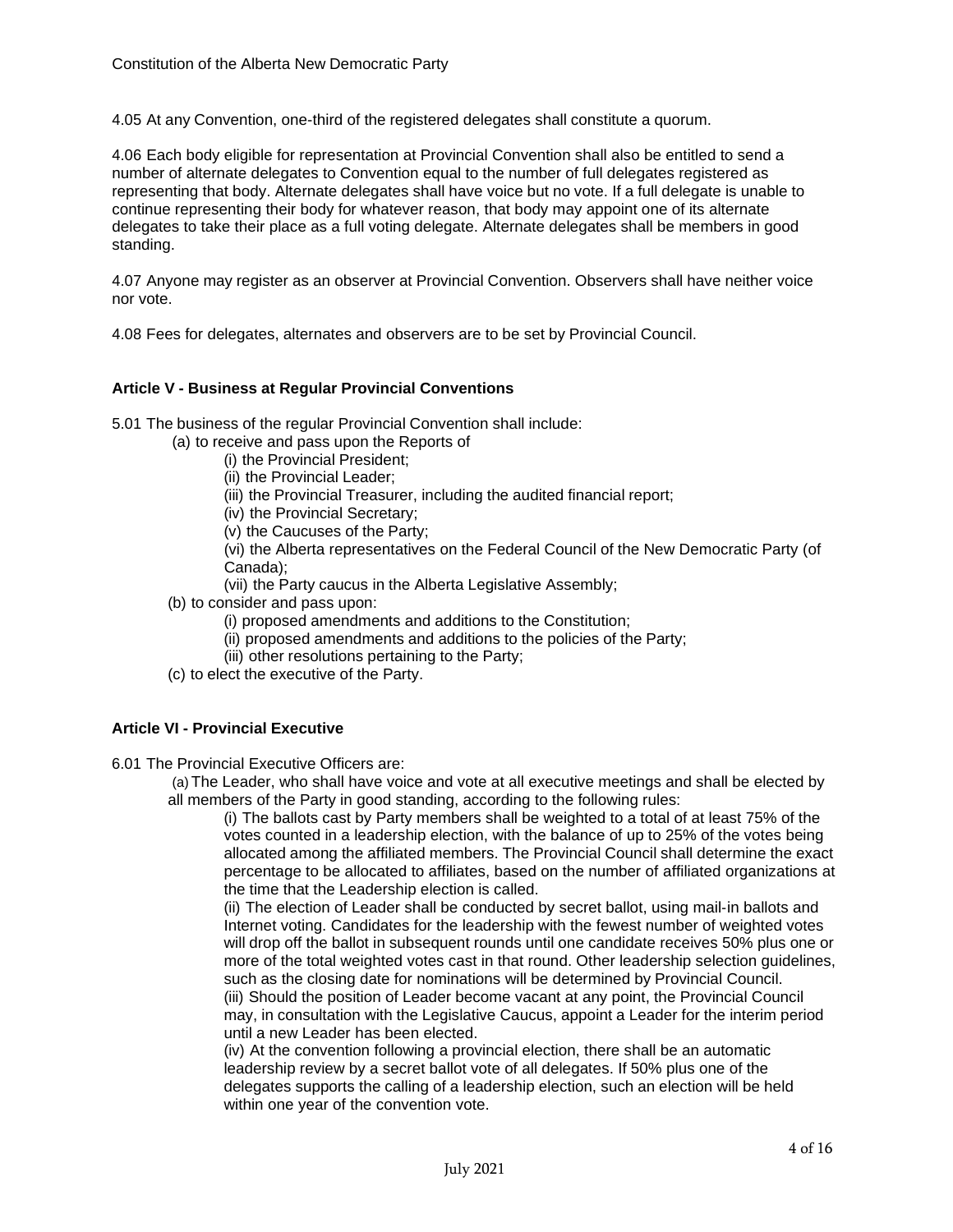(v) A vote on a leadership review shall be held at Provincial Convention if at least 20 constituency associations agree to bring a resolution to convention calling for such a review. If 50% plus one of the delegates supports the calling of a leadership election, such an election will be held within one year of the convention vote.

(b) The following Table Officers elected by Provincial Convention, and having voice and vote at all executive meetings, at least 50% of whom shall be women:

(i) the President;

(ii) the Treasurer;

(iii) the First Vice-President;

(iv) the Second Vice-President;

(v) two Labour Vice Presidents to be elected by the Labour Caucus and ratified by Provincial Convention.

(c) To be eligible to be an Officer, a person must:

(i) be a member in good standing with the Party;

(ii) be nominated by at least two members in good standing with the Party;

(iii) have informed the Provincial Secretary of their intent to run for the position no later than twenty-one (21) days prior to Provincial Convention;

(iv) be willing, for information purposes only, to consent to a vetting process as established by Provincial Council.

(d) The following executive members elected by Provincial Convention, and having voice and vote at all Executive meetings:

(i) ten General Vice-Presidents, two (at least one of which shall be a woman) from each region as follows: Southern Alberta, Central Alberta, Northern Alberta, Calgary, Edmonton.

(ii) one Past President, who shall be the person who filled the position of President in the immediately previous term, provided that person does not hold another executive position independent of this role; and

(iii) one representative of each Caucus of the Party, to be selected by the Caucus they represent.

(e) And, having voice but no vote:

(i) a representative of the Party Caucus in the Alberta Legislature, as determined by the legislative caucus;

(ii) all members of the Council of the New Democratic Party (of Canada) residing in Alberta;

6.02 There shall be gender parity within each of the multiple positions elected by Convention; gender parity shall be defined as at least 50% of positions being held by those identifying as female where there is an even number of officers, and a difference of only one between the representation of those not identifying as female and any other genders where there is an odd number of officers.

6.03 The Provincial Council shall establish the membership and structure of an Executive Candidates Search Committee no less than one hundred twenty (120) days prior to each Provincial Convention.

6.04 The Provincial Secretary shall be the chief administrative officer and chief financial officer of the Party and shall be appointed by the Provincial Executive on recommendation of the Table Officers.

6.05 Vacancies in the Provincial Executive shall be filled in the following manner:

(a) Should the position of Leader become vacant between Conventions, the Provincial Council may, after consultation with the Caucus in the Legislative Assembly, appoint an Acting Leader to serve until such time as a Convention for the purpose of electing a new Leader can be convened. Such a convention shall be called at the earliest possible opportunity.

(b) Should the Presidency or First Vice-Presidency fall vacant between Conventions, the post shall be filled by the First or Second Vice-President, respectively.

(c) Should the position of Second Vice-President, Treasurer, or General Vice President fall vacant between Conventions, the position shall be filled by election at the next meeting of the Provincial Council, subject to Article 6.01.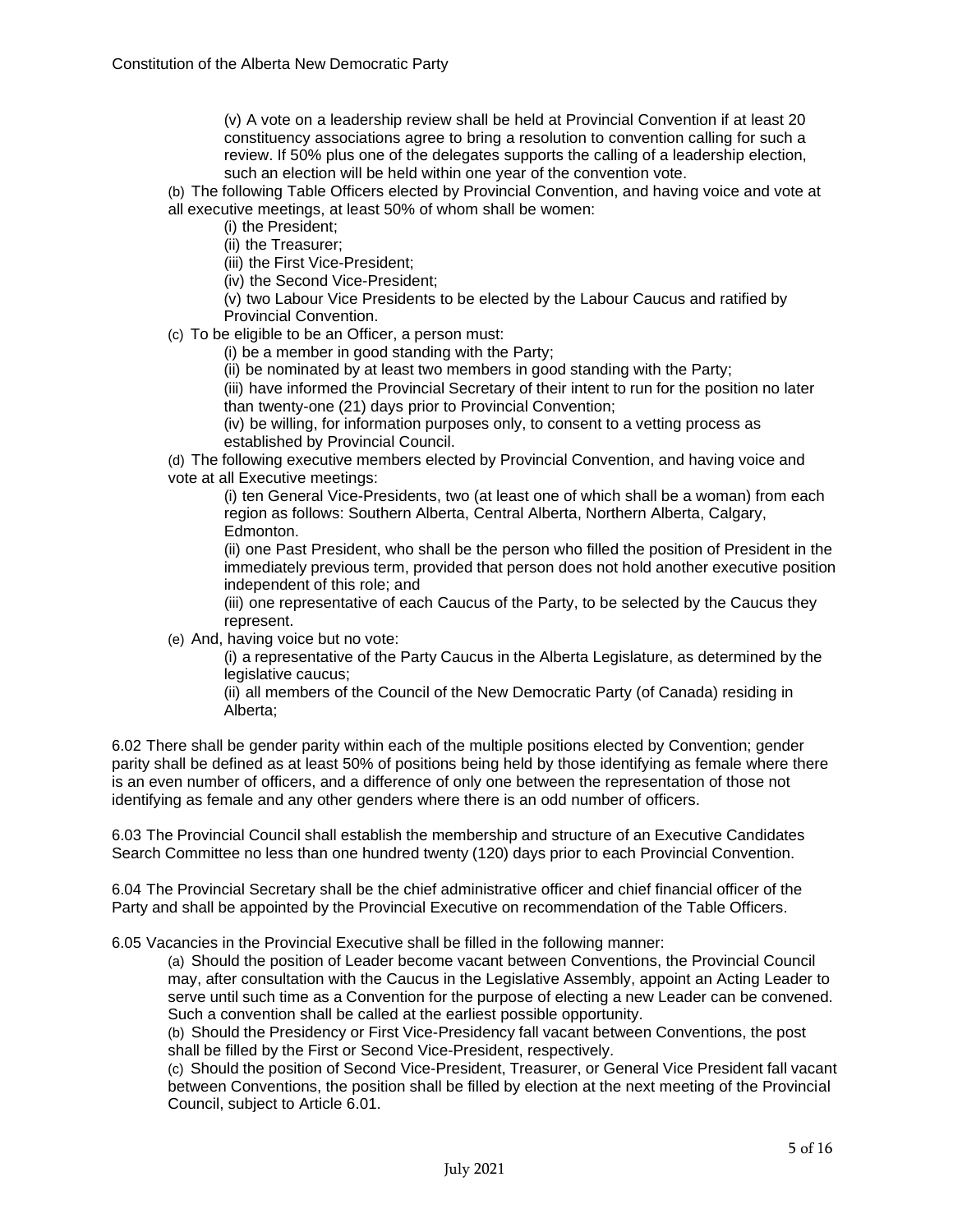6.06 The Executive shall consist of the Provincial Executive Officers.

6.07 The Executive shall conduct and administer the affairs and business of the Party between Provincial Council meetings.

6.08 The Table Officers of the Party (Leader, President, 1st and 2nd Vice Presidents, the Treasurer and the Labour Vice-Presidents) shall form the Administration Committee, and shall administer the affairs of the Party between executive meetings, subject to direction and review of the Provincial Executive.

6.09 (a) At all meetings of the Executive, ten voting members shall constitute a quorum. (b) If a Table Officer, other than the Leader, misses two consecutive Executive meetings without good and sufficient cause the position shall be declared vacant.

## **Article VII - Provincial Council**

7.01 The Provincial Council shall consist of:

(a) the Provincial Executive;

(b) two (2) members to be elected from the Party Caucus in the Legislative Assembly of Alberta; (c) one (1) member elected by those members of the Party caucus in the House of Commons representing Alberta Electoral Districts.

(d) three (3) members elected from each provincial Constituency Association, who shall not be a Member of the Legislative Assembly of Alberta;

(e) one (1) member elected from each Federal Electoral District Association within the Province of Alberta.

(f) the members of the Federal Council residing in Alberta;

- (g) five (5) members from each caucus of the Party;
- (h) two (2) members of the Alberta Federation of Labour; and
- (i) one (1) member from each of the affiliates in Alberta.

7.02 Provincial Council shall meet at least twice a year at the call of the Executive.

7.03 Provincial Council shall be the governing body of the Party in Alberta between Provincial Conventions. It shall have the full authority to issue policy and election statements regarding provincial matters in the name of the Party, consistent with the decisions of the Provincial Convention. A motion must be moved and passed at convention to send all, or some, outstanding resolutions to Provincial Council (with the exception of constitutional amendments). Before convention is adjourned, the Chair shall ask for motions from the floor to send all or specific outstanding resolutions to Provincial Council.

7.04 Policy resolutions to be debated at Provincial Council shall be submitted in writing to all members of Provincial Council not less than 30 days prior to each meeting of Provincial Council.

7.05 At all meetings of the Provincial Council, one-third of the registered members shall constitute a quorum, with a minimum of 20 registered members.

#### **Article VIII - Caucuses of the Party**

- 8.01 (a) The purpose of the caucuses is to be a vehicle for like-minded individuals to discuss, debate and promote their area of interest.
	- (b) The current Caucuses of the Party are:
		- (i) New Democratic Youth of Alberta
		- (ii) Women's
		- (iii) Indigenous Peoples
		- (iv) Environment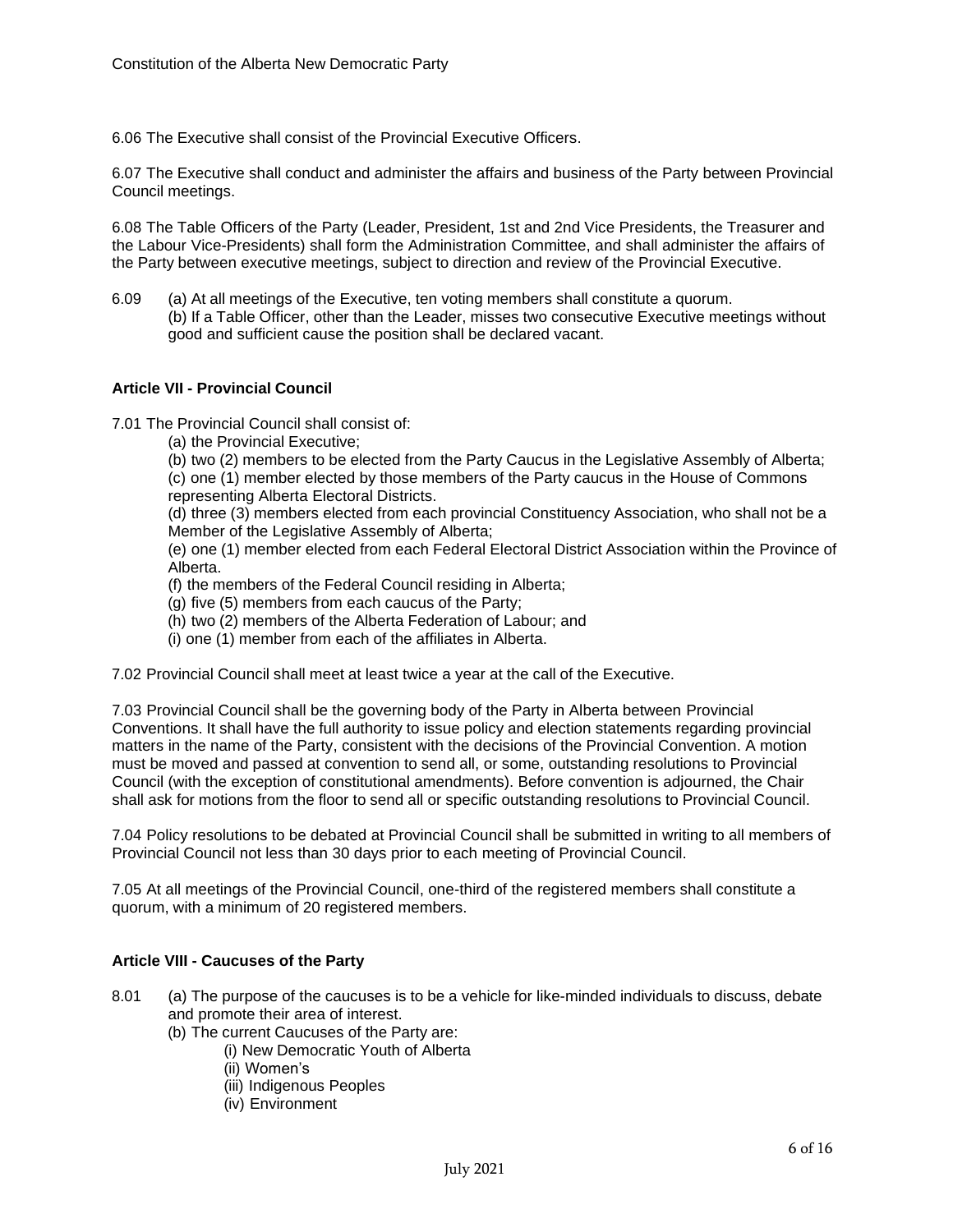Constitution of the Alberta New Democratic Party

- (v) Gender and Sexual Diversity
- (vi) Rural
- (vii) Labour
- (viii) Race Equity
- (ix) disAbility Caucus

8.02 Any group of members within the party which shares a clearly identifiable community of interest may place before the Provincial Convention a proposal that it be constituted as a Caucus.

- 8.03 (a) Provincial Convention may, by a 2/3 majority, vote in favour on a motion moved for this purpose by the Provincial Executive, to approve the constitution of the group as a Caucus. (b) Any group applying for status as a Caucus of the Party, shall as a condition of its application, set out in its proposal to Provincial Convention:
	- (i) the nature of its identifiable community of interest, and
	- (ii) the qualifications for membership in the Caucus.

8.04 Any Caucus constituted pursuant to this Article shall enjoy the same rights, privileges and responsibilities accorded all other Caucuses by this Constitution and this Article.

8.05 The Caucuses of the party shall be fully autonomous as to their Constitution and program, provided that such are not in conflict with the policies and Constitution of the Party.

8.06 Membership shall be open to any Alberta resident who is a member of the Party and who qualifies as a member according to the Constitution of that Caucus.

8.07 The Caucuses of the Party shall file with the Provincial Secretary a copy of their Constitution and all amendments or additions thereto.

8.08 In all matters of discipline, the Constitution of the Party shall apply.

## **Article IX - Federal Electoral District Associations**

9.01 In all matters in which the Federal Constitution is silent, Federal Electoral District Associations shall conduct themselves according to the provisions of this Constitution governing Provincial Constituency Associations.

## **Article X - Provincial Constituency Associations**

10.01 In every provincial constituency there shall be a Provincial Constituency Association.

10.02 All officers of Constituency Associations shall be individual members in good standing of the party.

10.03 All individual members of the Party in good standing who reside within the boundaries of that provincial electoral district shall be members of that Provincial Constituency Association, except as provided for in Section 10.04.

10.04 Provincial constituency associations may admit to membership a member of the Party in good standing who does not reside in their constituency. The Constituency Executive shall then notify the Provincial Executive and the Constituency Executive of the member's residence of a transfer of membership. Such transfer entitles the transferred member to all rights and privileges of membership in the constituency association to which that member has transferred with the exception of the right to vote for the nomination of that constituency's candidate for election to the Alberta Legislative Assembly. Such a transferred member ceases to be a member of the Constituency Association of the constituency in which that member resides.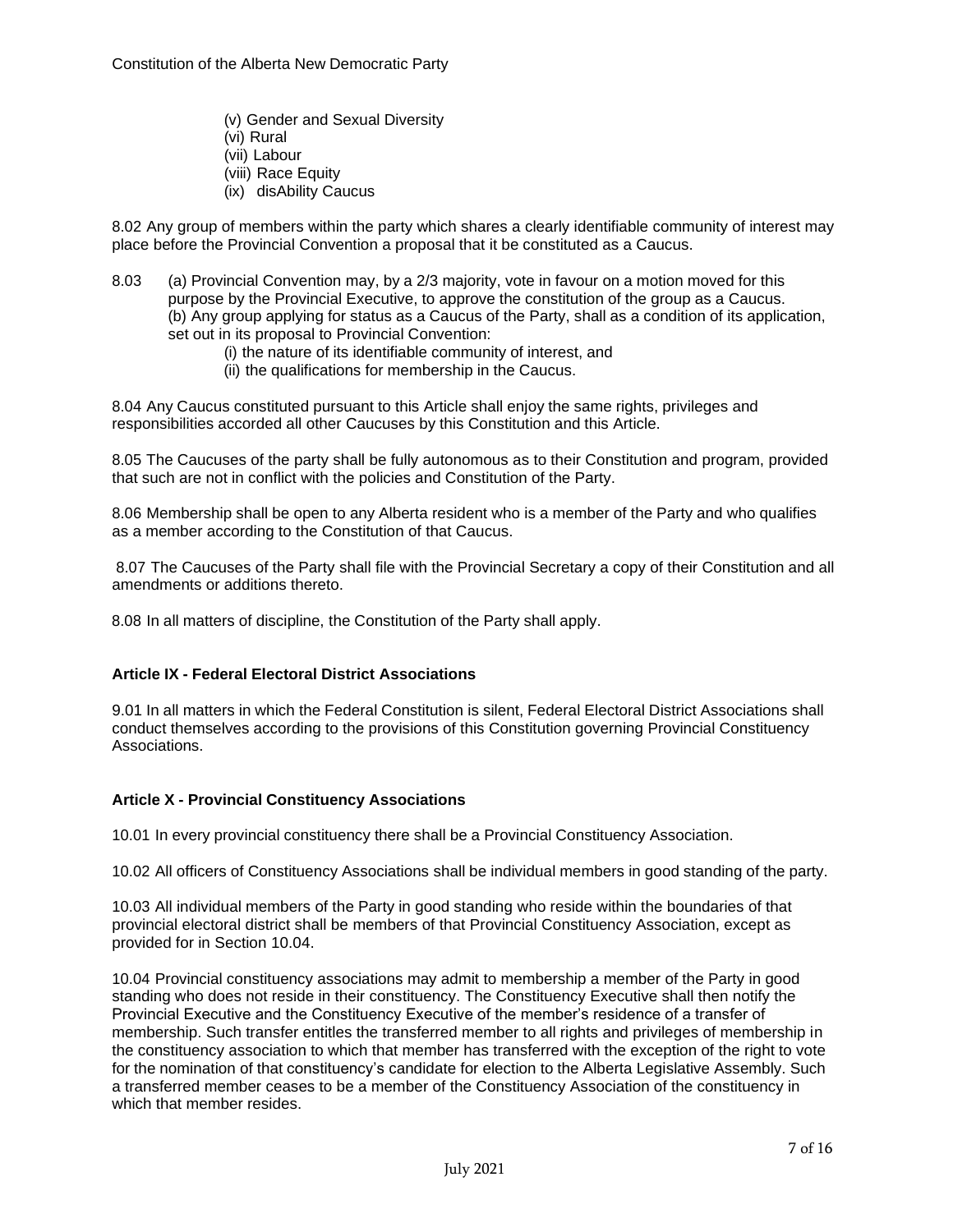## **Article XI - Provincial Constituency Association Bylaws**

11.01 All Provincial Constituency Associations shall adopt and abide by the bylaws which are appended as Appendix B to the Constitution.

#### **Article XII – Nomination Contests**

12.01 Nomination meetings shall be governed by the rules in place as per Appendix B.

12.02 If a constituency has not held a nomination meeting by the campaign period, or a candidate resigns, the Table Officers may waive notification requirements laid out in Appendix B to ensure a candidate is place by the close of nominations with Elections Alberta.

12.03 The Table Officers shall create a policy for approval by Provincial Council preceding each general election to ensure that at least 50% of all nominated candidates identify as women and that other equity seeking groups are appropriately represented.

- (a) The goal of this policy shall be gender parity in the Legislative Caucus with appropriate representation of other equity seeking groups.
- (b) The Table Officers may waive this policy if a candidate resigns in the campaign period and before the close of nominations with Elections Alberta.
- (c) The policy may allow the Table Officers to deem a non-equity candidate ineligible to contest a nomination if their nomination would result in the party not meeting its equity requirements.
- (d) The Table Officers will report on the policy to provincial council following each provincial election.

#### **Article XIII - Local Organizations**

13.01 Six or more members in any locality, or two constituency associations with the approval of the Provincial Executive, may form themselves into a New Democratic Party Club for social, educational and political purposes; holding meetings, electing officers and raising for themselves the necessary funds to carry on such activities, provided that for the purpose of election campaigns, members of all clubs in the provincial constituencies shall act through their constituency organizations.

13.02 Every club formed as per Article 12.01 shall forward its name, the names of its officers and copies of its by-laws, if any, to the Provincial Constituency Secretary and Provincial Secretary of the Party. All club by-laws, and all amendments, must have the approval of the Provincial Executive, and no by-laws, or amendments, shall be valid without such approval.

#### **Article XIV - Financial Accounts**

14.01 The Provincial Executive shall cause true accounts to be kept of the sums of money received and expended by the Party, all matters in respect of which receipts and expenditures take place and of the assets and liabilities of the Party.

14.02 The Provincial Executive shall appoint an Auditor of the Party who is not a member of the Executive, who shall make an audit of the books and accounts of the Party each fiscal year and report to the Convention, in accordance with the Elections Act.

#### **Article XV - Accountability of New Democrat MLAs & Elected Officials**

15.01 Any elected officer or Official of the Party who crosses a picket line will be subject to censure at the next Provincial Council meeting following the incident.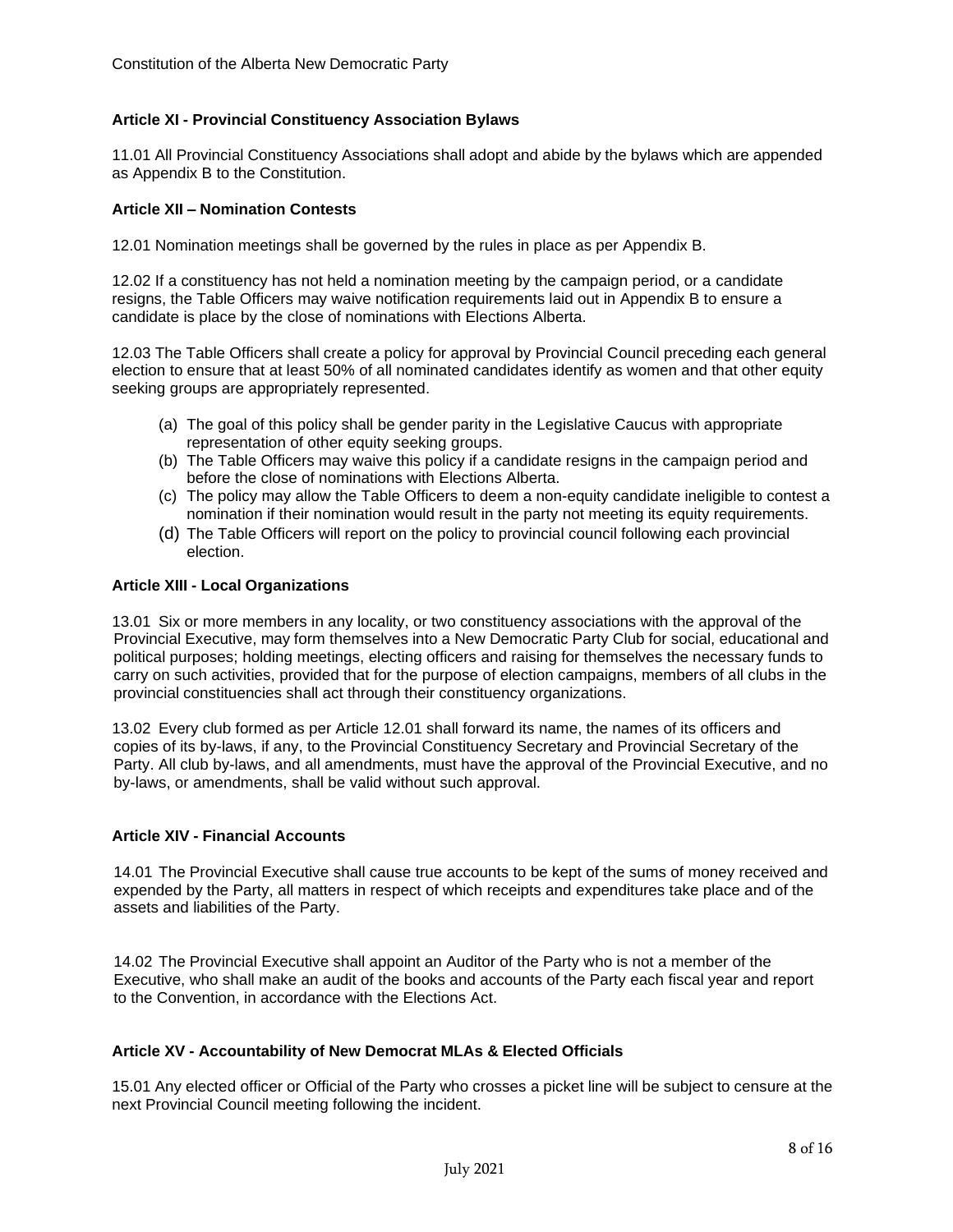## **Article XVI - Discipline**

16.01 Each member of the Party, including candidates for, and holders of, public office has sworn an oath or affirmed, that they will accept and abide by the Constitution, principles and practices of the Alberta New Democratic Party; breach of this sworn oath or affirmation is a violation of the Constitution.

16.02 A complaint may be lodged with the Provincial President and any member or constituted body of the Party alleging:

- (a) violation of the Constitution;
- (b) conduct which would serve to bring the Party or one of its constituted bodies into disrepute; or
- (c) a statement or action resulting in severe and evident injustice to a member or constituted body of the Party.

16.03 Satisfaction must first have been sought under existing Party procedures, including the antiharassment policy, and rules of the appropriate organizations before a complaint will be received by the President.

16.04 A complaint must be in writing and must set out the details of the action or statement which gave rise to the complaint and must state the remedy sought and such evidence as may be pertinent.

16.05 Unless the President is personally affected by the complaint, the President shall endeavour to achieve an amicable settlement of the complaint. If no settlement can be achieved, the President shall refer the complaint to Provincial Council for resolution unless the President determines that the complaintis without merit. If the President is personally affected by the complaint, the Executive shall appoint one ofits members to act in the President's place.

16.06 If the complaint is referred to Provincial Council, the Provincial Secretary shall serve by registered mail copies of the complaint to those against whom the complaint has been made at least fourteen (14) days prior to the next Provincial Council. The notice shall state the time and place that the complaint will be heard and a time for a hearing established.

16.07 At the next meeting of the Provincial Council, a hearing into the complaint shall be held to determine the merits of the complaint and the penalty to be imposed, if any. Both the Complainant and the person(s) against whom the complaint has been lodged shall be entitled to be present, to present evidence and argument and to be represented by a person of their choosing.

16.08 The Provincial Council may dismiss the complaint, reprimand the person(s) involved, suspend or expel the person(s) against whom the complaint has been lodged, or impose any other penalty (including fines) that it deems fit. The decision of the Council shall be mailed to the parties involved within fourteen (14) days of the hearing date.

16.09 Any person disciplined under 15.08 shall have the right to appeal to the next Provincial Convention; however, any penalty imposed by Council shall stand until overruled by such Convention.

#### **Article XVII - Financial Year**

17.01 The financial year shall end on December 31.

#### **Article XVIII - Amendments**

18.01 This Constitution may be amended by a two-thirds majority of all delegates present and voting at any Provincial Convention.

18.02 The Provincial Secretary of the Party shall maintain a copy of this Constitution and may correct spelling and renumber as required following final ratification of the Constitution at Provincial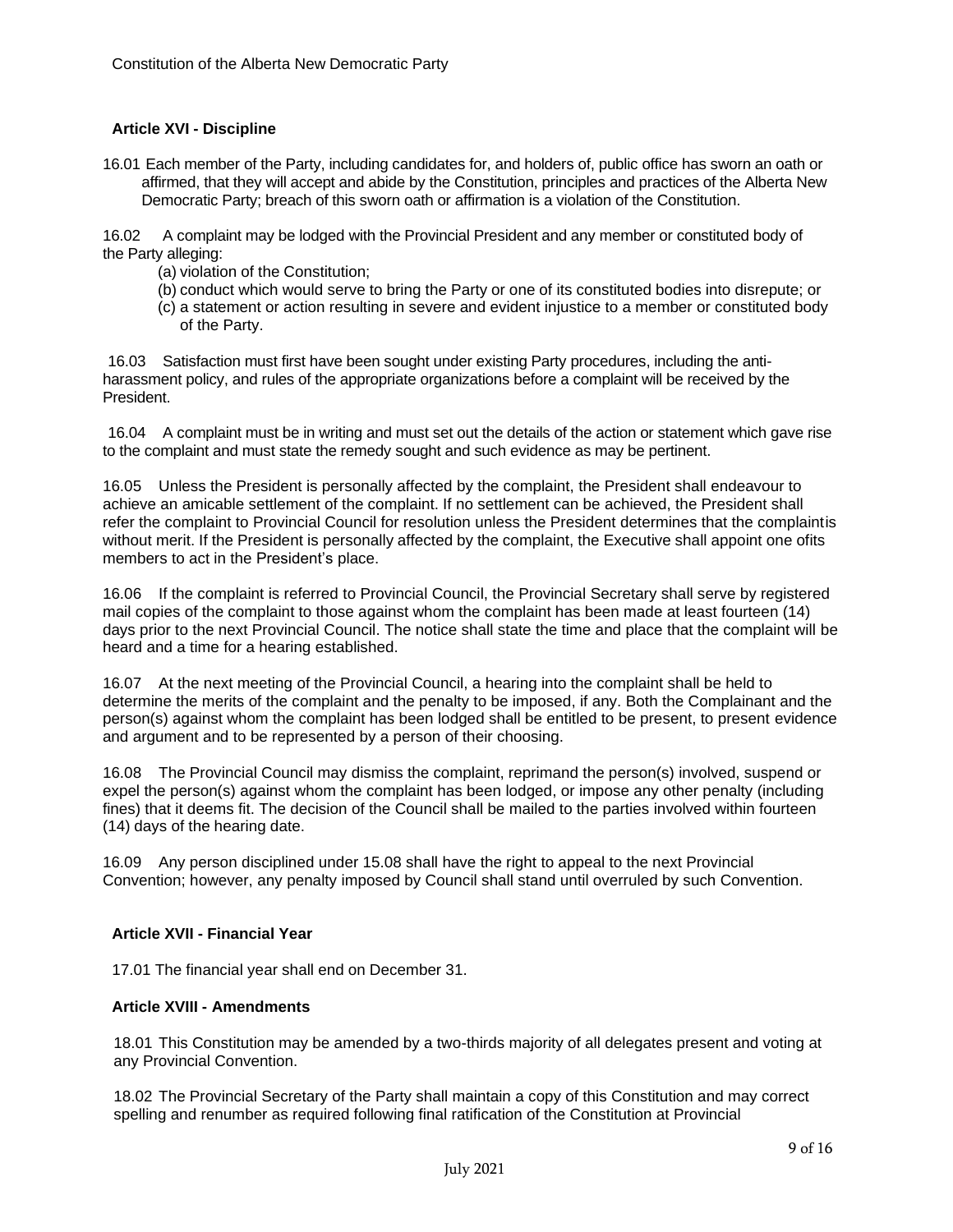# Convention. **APPENDIX A**

## **RULES OF ORDER**

1. The President or Convention Chairperson or an officer designated by one of them or chosen by the Convention shall occupy the Chair and preside over the sittings of a Convention.

1.1 When putting forward a motion submitted in accordance with Article 3.07, such motion being put forward by the appropriate policy committee struck by the Provincial Council,

(a) where the policy committee does not oppose the motion, the person speaking on the committee's behalf shall move the motion on behalf of its sponsor and the chair shall call for a seconder from the floor whereupon, if the motion is seconded from the floor, the chair shall call for a speaker associated with the submitting body to put the case for the motion, and (b) where the policy committee opposes the motion, the person speaking on the committee's behalf shall declare that the committee opposes the motion and the chair shall call for a mover and a seconder from the floor whereupon, if the motion is moved and seconded from the floor, the chair shall call for a speaker associated from the submitting body to put the case for the motion.

2. Where it has been established that a convention will be organized as a Panel Convention, the following rules shall apply:

(a) resolutions concerning Constitution and Party Affairs shall be dealt with by Plenary session only;

(b) no more than 4 panels shall run concurrently;

(c) resolutions which have been debated by panel will be presented to the plenary session for restricted debate. The restrictions shall consist of the following:

(i) the panel chair shall report the points of debate which took place in panel and these points having been brought to the attention of the delegates will be out of order during the subsequent debate in plenary session.

(ii) if a resolution has been amended in panel, the amendment will be debated.

3. A delegate wishing to speak must go to one of the microphones provided for that purpose. When recognized by the Chairperson, the delegate shall give their name and representative capacity and shall confine their remarks to the question at issue.

4. Speeches shall be limited to three minutes. This shall not apply to the spokesperson for a panel when the spokesperson is introducing a report on behalf of the panel.

5. A delegate shall not speak more than once upon a motion, except the mover of any motion from the floor may be able to reply.

6. No speaker shall be interrupted except on a point of order.

7. If a delegate is called to order, that delegate shall yield the floor until the question of order has been decided.

8. Two delegates may appeal the decision of the chair, one of whom shall state the reasons for the appeal. The Chairperson shall put the question thus: "Shall the decision of the Chair be sustained?". The Chairperson may make an explanation of their decision, but the question is not otherwise debatable. The chairperson must relinquish the Chair for appeal.

9. Questions shall be decided by voice, a show of hands, or by a standing vote. A standing vote shall be taken upon a request from the floor by two delegates, or at the discretion of the Chairperson.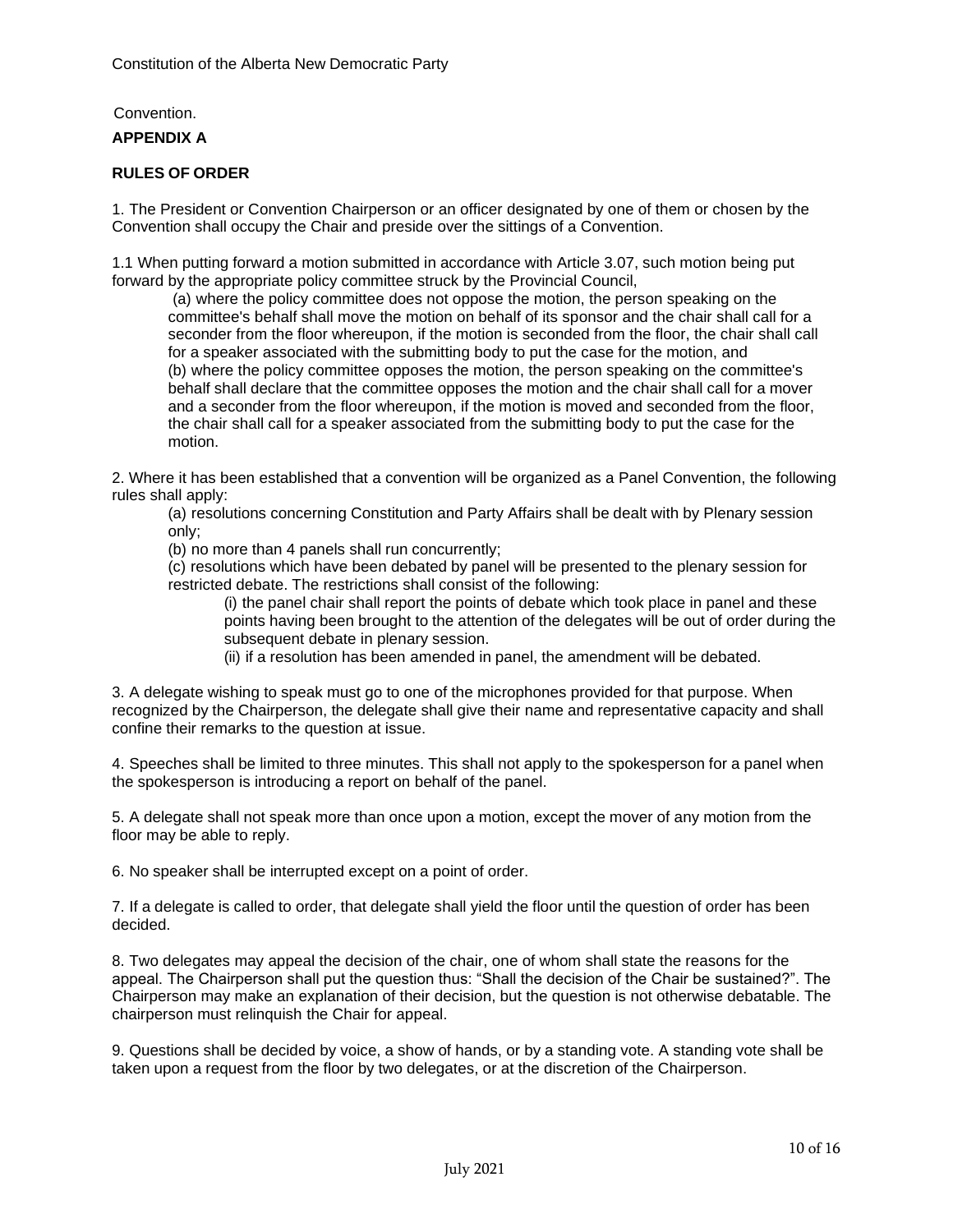10. Where the previous question is moved, no discussion or amendment of either motion is permitted. If a simple majority vote "that the question be now put", it shall be put without debate. If the motion to put the question is defeated, discussion will continue.

11. A delegate shall not move to refer back after the delegate has spoken on the question at issue.

12. Policy motions may be amended from the floor, or by way of referral with or without instructions, unless the Convention, by a simple majority of those present and voting, shall have otherwise decided at the beginning of the Convention.

13. A resolution on a motion may be reconsidered if:

- (a) the mover voted with the majority;
- (b) notice of motion is given to the Chair (who will announce it forthwith);

(c) the notice is for reconsideration to take place at a time specified in the notice which shall not be prior to the adjournment of the session for which the notice is given. (For this Order, "session" means any period commencing with a call to order by the Chair and concluding with an adjournment motion or an adjournment made pursuant to the agenda and may include a special session called for the purpose of considering a notice for reconsideration following the adjournment of the last scheduled session), and

(d) the motion to reconsider is passed by a two-thirds majority of delegates present and voting.

14. The hours of the Convention shall be established at the first sitting of the Convention. These hours may be extended only upon the last day of the Convention and only by a two-thirds majority of the delegates voting and present.

15. The following procedures shall be used in electing Executive Officers:

- (a) Different numbered ballots will be used for the election of each of the Executive positions.
- (b) The time allotted to each candidate for executive positions is set at five minutes. This includes nomination and acceptance.
- (c) In the election of single posts:

(i) Fifty (50) percent plus one of the valid ballots cast shall be required for election. (ii) When any three of the Table Officer positions listed in Article 6.08 are filled by persons of one gender, the person of the opposite gender receiving the most valid ballots cast shall be elected in each of the remaining positions.

(d) in the election of multiple posts:

(i) if there are an even number of positions, one-half of the positions shall be filled by the candidates identifying as female who receive the largest number of votes, and the remaining positions shall be filled by the candidates identifying as male who receive the largest number of votes amongst those candidates identifying as male.

(ii) if there are an odd number of positions, the person who receives the largest number of votes shall be elected, and the remaining positions shall be elected according to (i) above;

- (iii) ballots with fewer votes than the number of positions to be filled are in order;
- (e) each candidate will be allowed two scrutineers at each counting station.
- (f) The order of elections shall be:
	- (i) President
	- (ii) Treasurer
	- (iii) First Vice-President
	- (iv) Second Vice-President
	- (v) General Vice-Presidents

16. Any of the above rules may be suspended by unanimous consent, or may be changed for the Convention in which such a change is made by a majority vote on a motion of which one day's notice is given.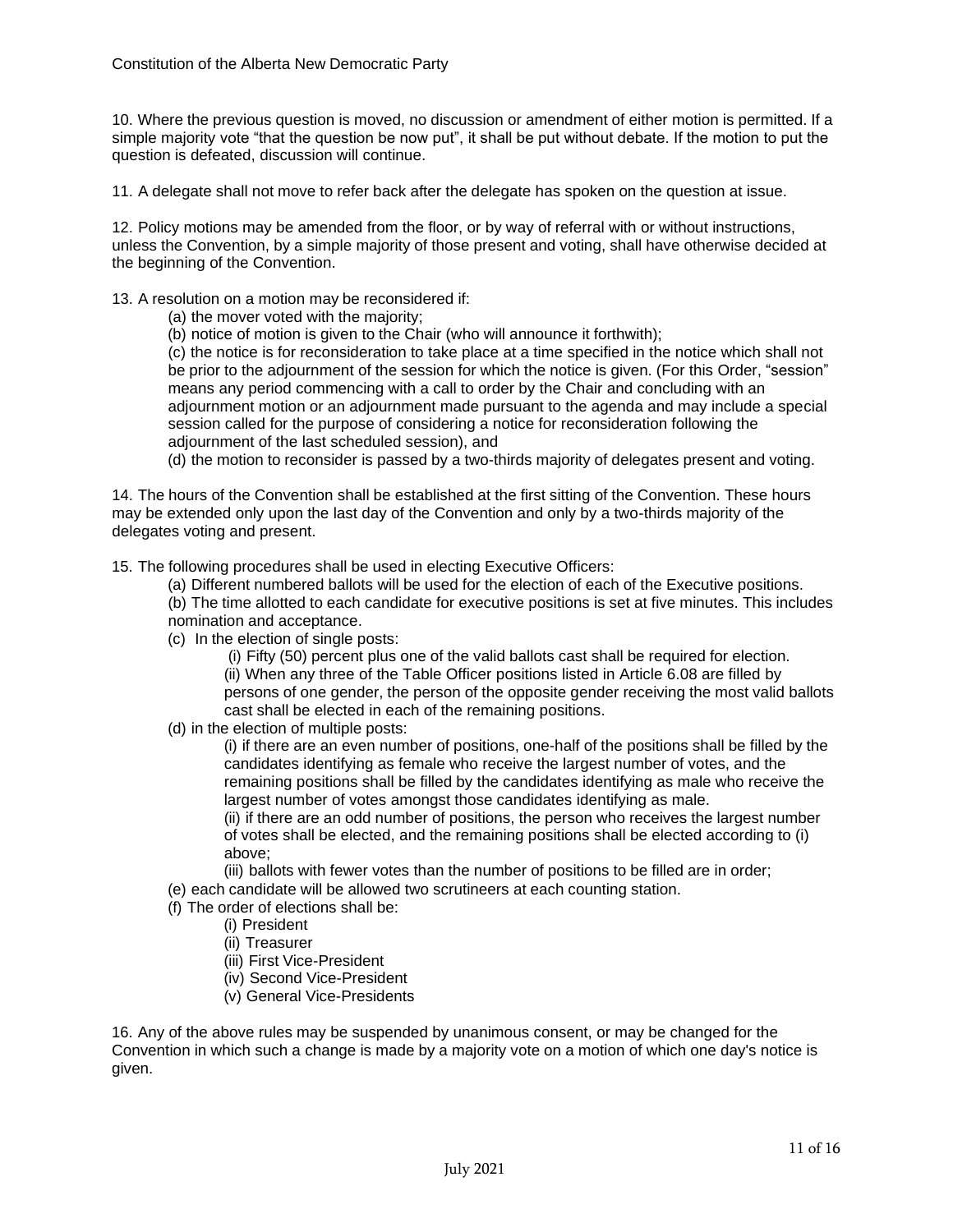## **Establishment of the Order of Debate for Resolutions (Adopted for the 1990 Convention.)**

The purpose of these rules is to provide a procedure whereby members can alter the order of debate established by the Policy Development Committee without creating a situation where there is protracted debate on the order of resolutions.

1. The Chair of the Policy Development Committee, shall move acceptance of the order of debate of resolutions set out in the Convention Booklet. That motion shall be non-debatable.

2. Appeals to the order of resolutions may be heard in plenary following adoption of the agenda.

3. The sponsor of the change shall advise the chair of their intention to challenge the order presented by the Policy Development Committee and shall present the change as an amendment to the order of debate. There shall be no more than one speaker for each amendment, who shall have up to two minutes to present.

4. The Policy Development Committee shall have a maximum of two minutes to present the committee's rationale for the order.

5. There shall be no further debate on the amendment, and the Convention Chair shall then call the question on the amendment.

6. Once all sponsors of changes have been heard, the Convention Chair shall call the question on the order of debate of resolutions, including any amendments. Amendments to alter the order of debate which have not been heard shall not be in order.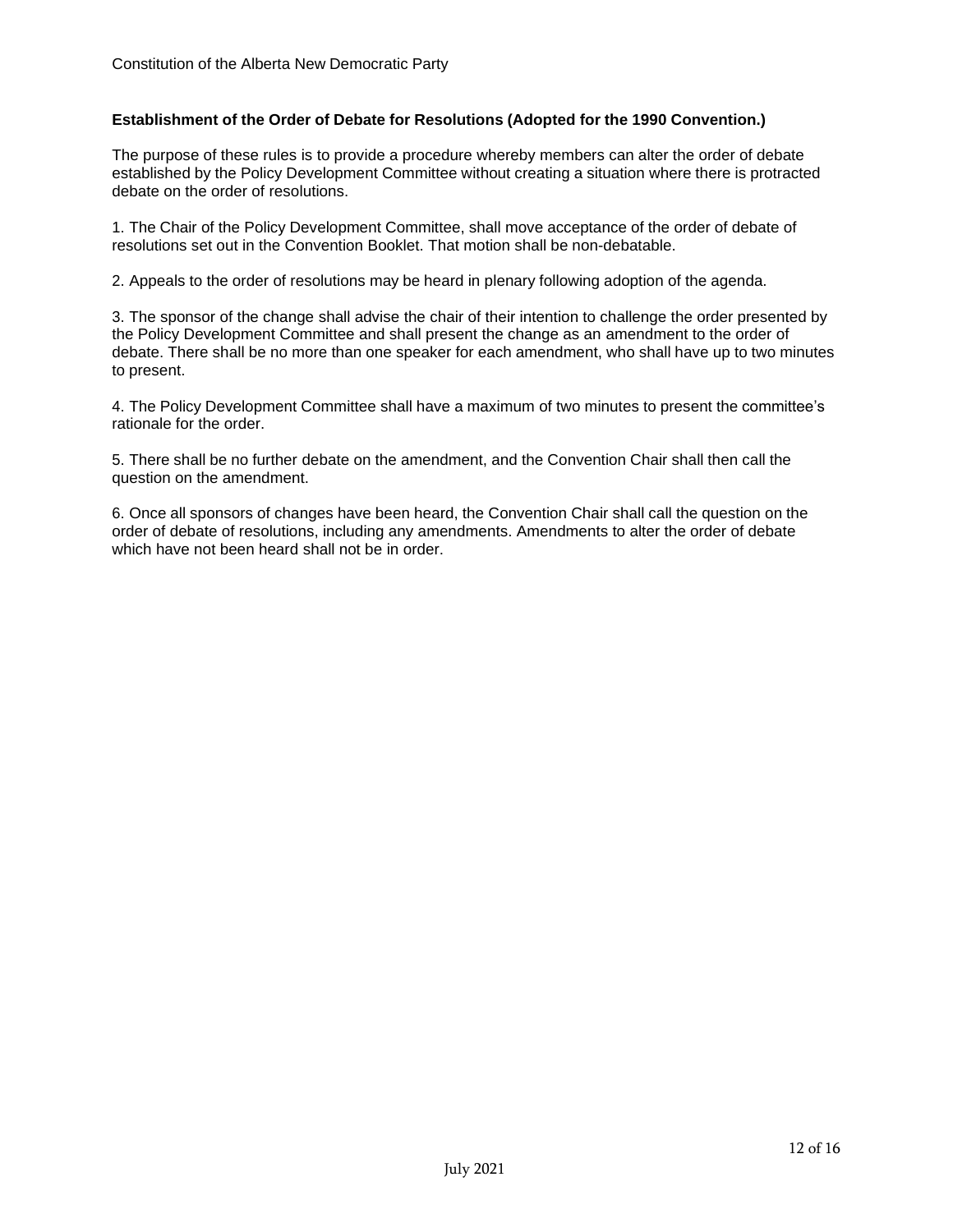## **APPENDIX B**

### **REQUIRED STANDARD BYLAWS**

1. Membership

The membership of this Constituency Association shall be defined by the Constitution of the New Democratic Party of Alberta.

2. Federal Electoral District Associations

In all matters relating to federal Electoral District Associations, these by-laws shall equally apply, changing only those provisions that need to be changed.

#### 3. Executive Officers

(a) the Executive Officers of this Association shall be:

- (i) the President;
- (ii) the Treasurer;
- (iii) such other officers as may be added by resolution of an annual general meeting;

(iv) A youth representative between the ages of 14 and 30, who would have liaising with the NDYA as part of their duties.

(b) It shall be the responsibility of the Treasurer to maintain all books of this Constituency Association, and to submit an annual financial statement to the Chief Electoral Officer of the Province of Alberta, and to the Provincial Secretary of the Party.

(c) It shall be the responsibility of the Executive Officers to ensure representation of this Constituency Association at all meetings of the Provincial Council and Provincial Convention. (d) The Executive Officers shall have the authority to conduct the affairs of the Constituency Association between general meetings.

4. Annual Meetings

(a) The Constituency Association shall hold at least one general meeting each year, called the Annual General Meeting.

(b) All members of the Constituency Association shall be notified in writing of the time and location of the Annual General Meeting at least fourteen days in advance.

- (c) the business of the Annual General Meeting shall be:
	- (i) to receive and consider the reports of
		- (A) the President
		- (B) the Treasurer
		- (C) other Executive Officers, if any;
		- (D) the New Democratic MLA for the constituency, if any;

(ii) to elect Executive Officers; and

(iii) to deal with the business of the Constituency Association.

#### 5. Nomination meetings

(a) The Constituency Association may from time to time hold a general meeting, hereinafter called the Nomination Meeting, for the purpose of selecting a candidate to stand for election to the Legislative Assembly. The person shall continue to hold the position until:

- (i) the date of the election; or
- (ii) the candidate resigns or becomes ineligible as per clause 5(d).

(b) At least thirty (30) days prior to the Nomination Meeting, the President shall submit to the Provincial Secretary of the Party the minutes of the meeting of the Executive officers of the Constituency Association which approved by a majority vote:

(i) the date of the Nomination Meeting and the time at which the first ballot shall be cast, hereinafter called the "cut-off time"; and

(ii) the name of the person who shall act as the Nomination Chairperson.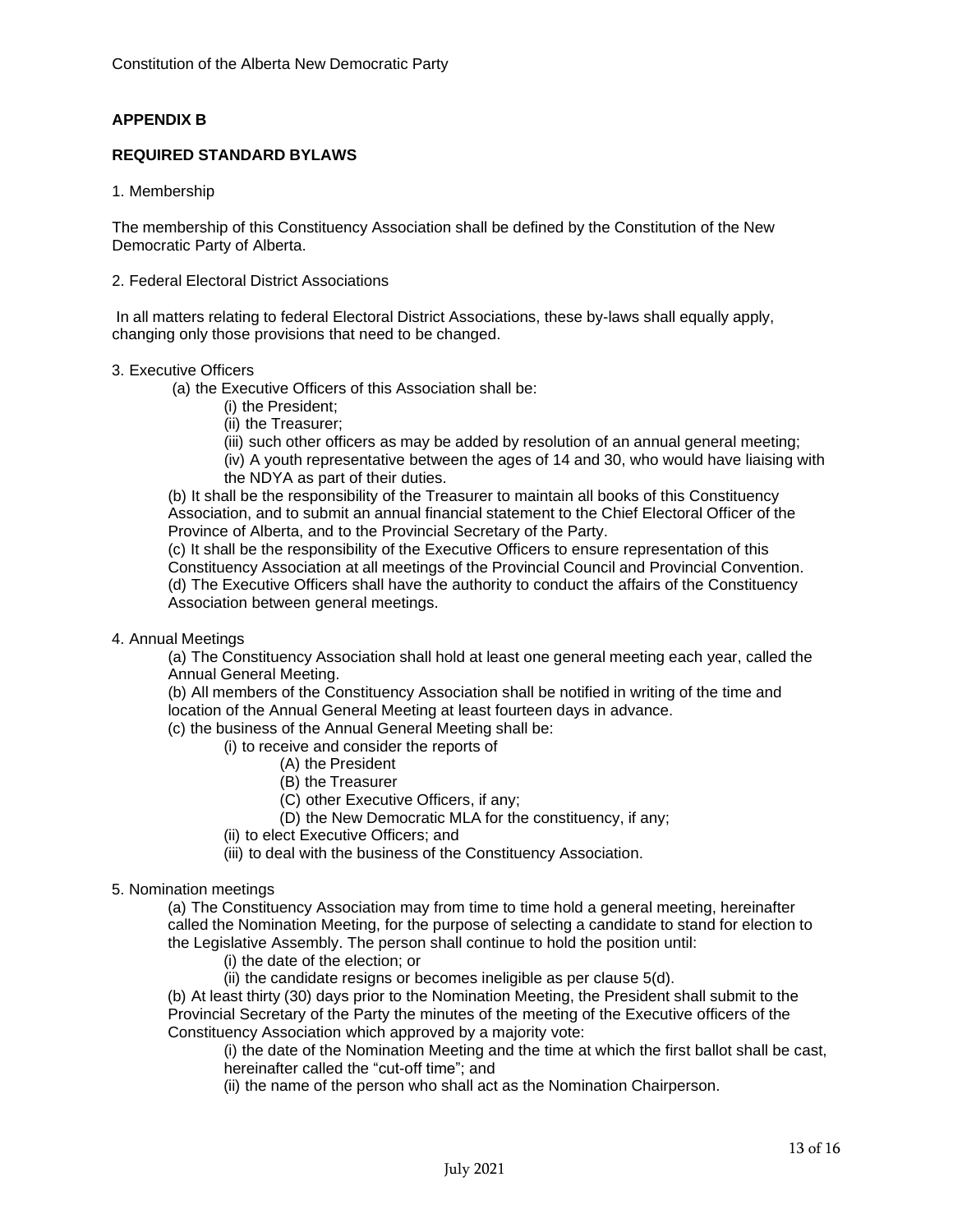(c) At least fourteen (14) days prior to the Nomination Meeting, all members then eligible to vote shall be informed in writing at their last known address of the date, location and time of the Meeting, and of the name, address and telephone number of the Nomination Chairperson. Inadvertent failure to notify every member shall not invalidate the Nomination meeting.

(d) To be eligible to be a Candidate, a person must be:

(i) eligible for election to the Legislative Assembly as Specified in the Alberta Elections Act; and

(ii) be a member in good standing with the Party.

(e) To be eligible to run for the position of Candidate, a person must:

(i) be eligible to be a Candidate as set out in Clause 5(d); and

(ii) have informed the Provincial Secretary of their intent to run for the position no later than 21 days prior to the Nomination Meeting.

#### (f) Any person who:

(i) is a member in good standing of the Party, and

(A) was a member in good standing on the fourteenth day prior to the Nomination Meeting; or

(B) has submitted an application for or renewal of membership to the Provincial Secretary by 10 p.m. on the fourteenth day prior to the Nomination Meeting; and

(ii) is a resident within the boundaries of the Provincial Constituency; and

(iii) has registered at the Nomination Meeting prior to the cut-off time, is eligible to vote at the Nomination Meeting.

(g) To be eligible to act as a Nomination Chairperson, a person must:

(i) be a member in good standing of the Party; and

- (ii) be and remain strictly neutral in the nomination contest; and
- (iii) not stand for nomination at this nomination meeting.

(h) It is the responsibility of the Nomination Chairperson to ensure that a list of eligible voters is prepared and available at the nomination meeting.

(i) To register to vote a person must show either:

- (i) their current membership card; or
- (ii) proof satisfactory to the Nomination Chairperson of eligibility to vote.

(j) Voting for nominated candidates shall be by a series of secret ballots, at which each person eligible to vote receives exactly one vote, except the Nomination Chairperson who may not vote except as indicated below:

(i) If on any ballot, any person receives more than one-half the votes cast, (i.e. votes meeting the instructions given by the meeting chairperson), that person shall be declared the candidate; otherwise,

(ii) if there are only two candidates, and they each receive the same number of votes, the Nomination Chairperson shall cast the deciding vote, whether, they would otherwise be ineligible to vote; otherwise,

(iii) if there is one candidate who receives the least number of votes, that candidate shall be eliminated from further balloting; and another ballot held; and finally

(iv) if more than one person is tied for the lowest vote, the Nomination Chairperson shall subtract one vote from one of those candidates, who shall then be eliminated from further balloting, and then another ballot shall be held.

(v) The Nomination Chairperson shall announce to the meeting the number of votes cast for each candidate after each ballot has been counted, but they need not reveal to the meeting whether they voted or for whom.

(vi) Any person may voluntarily remove their name from future balloting at any time, but having done so, may not have it added back on.

(k) The final results of the election shall be communicated to the Provincial Secretary of the Party within one week of the date of the Nomination Meeting.

(l) No ballots may be destroyed without the written permission of the Provincial Secretary of the Party.

(m) Any member in good standing of the Party may lodge a complaint with the Nomination chairperson within seven days of the Nomination Meeting alleging that there has been a violation of the above rules. The Nomination Chairperson shall attempt to resolve the complaint. If the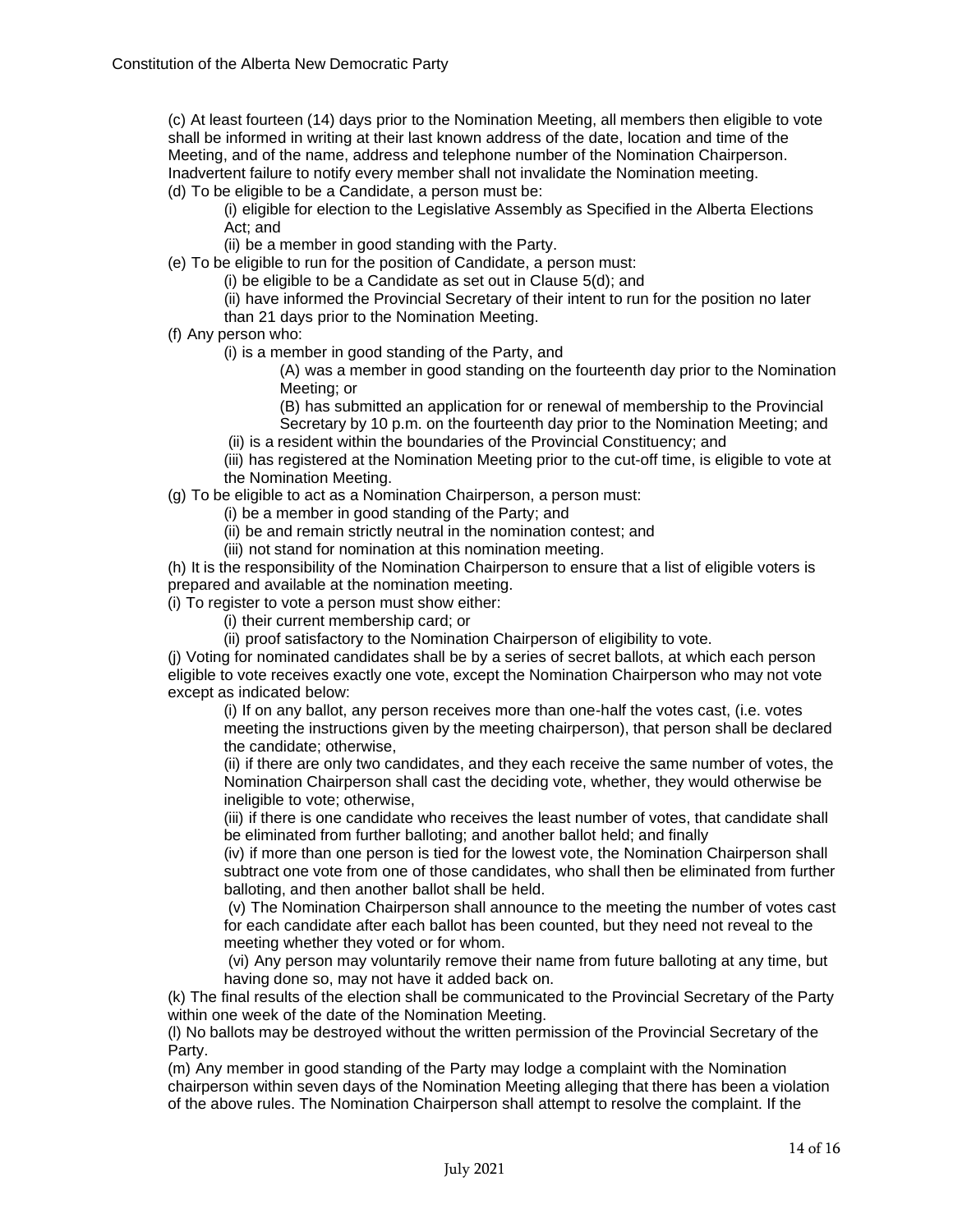Nomination Chairperson is unable to do so within seven days, the complaint shall be referred to the Executive of the Party. In all cases, the decision of the Executive of the Party shall be final. (n) In the event that a Provincial election, or by-election in this Constituency, is called and no Nomination Meeting has been scheduled, or a Nomination Meeting has been scheduled, but the scheduled date is more than three days after the day of the election date is announced, the Executive of the Constituency Association may waive the above rules and may cause a Nomination Meeting to be held at any date provided that at least five days' notice is given to every member residing in this Constituency.

(o) All duly nominated candidates shall be required to sign a pledge of honour to uphold the policies of the party in order to have their nomination approved by the party.

#### 6. Meetings of the Executive

(a) All meetings of the Executive shall be open to any member of the Constituency Association, unless a motion to exclude such members is passed by a two-thirds majority of Executive members present.

(b) Quorum for all Executive Meetings shall be one-half of the Executive.

(c) Minutes of all meetings shall be kept and shall be open to inspection by any member of the Constituency Association upon request.

## 7. Amendments to these By-Laws

The by-laws of the Constituency Association may be amended by a two-thirds majority vote at the Annual General Meeting, or a Special General Meeting called for that purpose and when the proposed amendment has been printed as part of the meeting notice. In no case shall any amendment contradict or change any provision contained in Schedule B of the Constitution of the Party, nor any provision of the Constitution of the Party or the Constitution of the New Democratic Party of Canada. In addition, no amendment shall conflict with the principles of the Party. All such amendments shall be communicated immediately to the Provincial Secretary of the Party.